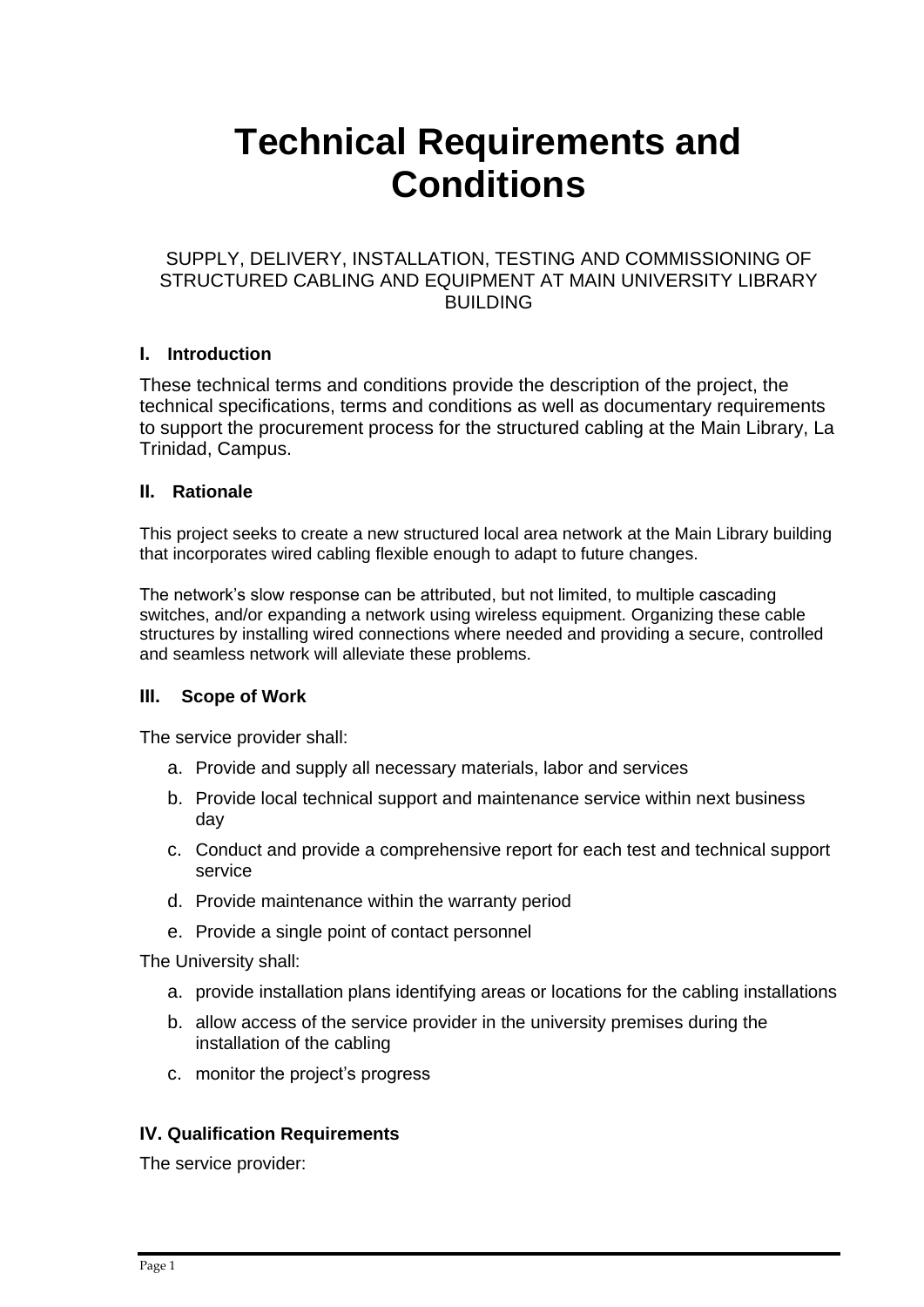- a. must have at least five (5) years of experience in supply, delivery, installation, testing and commissioning of network equipment and structured cabling system
- b. must have the capacity and ability to provide local maintenance services and technical support.
- c. have implemented at least 3 similar projects in the deployment of a structured copper cabling
- d. PhilGEPS registered

### **V. Technical Requirements**

- a. Comply with the installation design and plan at VIII
- b. The service provider is reachable through phone or email for technical support. Response time should be at least within the next business day
- c. Complete the delivery of the functional network in 50 calendar days
- d. Upon installation, the network shall be tested for continuity and speed in consideration of conditions and parameters identified
- e. Update the university of weekly progress
- f. Service provider shall be responsible and accountable for the removal and proper disposal of debris, material and waste generated in the project
- g. Fiber-optic cable must be ANSI/TIA568-B.3, EIA/TIA 492, RoHS Compliant.
- h. Cabling Standards to Comply to:
	- 1. ISO/IEC 11801:2002: International Standard for generic cabling for customer premises
	- 2. EIA/TIA 568B: Commercial Building Telecommunications Cabling Standard (2002)
	- 3. EIA/TIA 568B.2-1: Commercial Building Telecommunication Cabling Standard (2002).
	- 4. IEEE 802.3af/at
- i. 48U Data Cabinet have/be:
	- j. IP20 rated
	- k. 4 Exhaust fans or more
	- l. Removable panels and door
	- m. Sturdy door locks
	- n. 15A horizontal power distribution units
	- o. Load capacity: at least 100kgs
- p. 12U Wall-mount Data Cabinet have/be:
	- 1. IP55 rated for the basement and IP20 rated for the 2<sup>nd</sup> floor annex
	- 2. 2 Exhaust fans or more
	- 3. Removable panels and door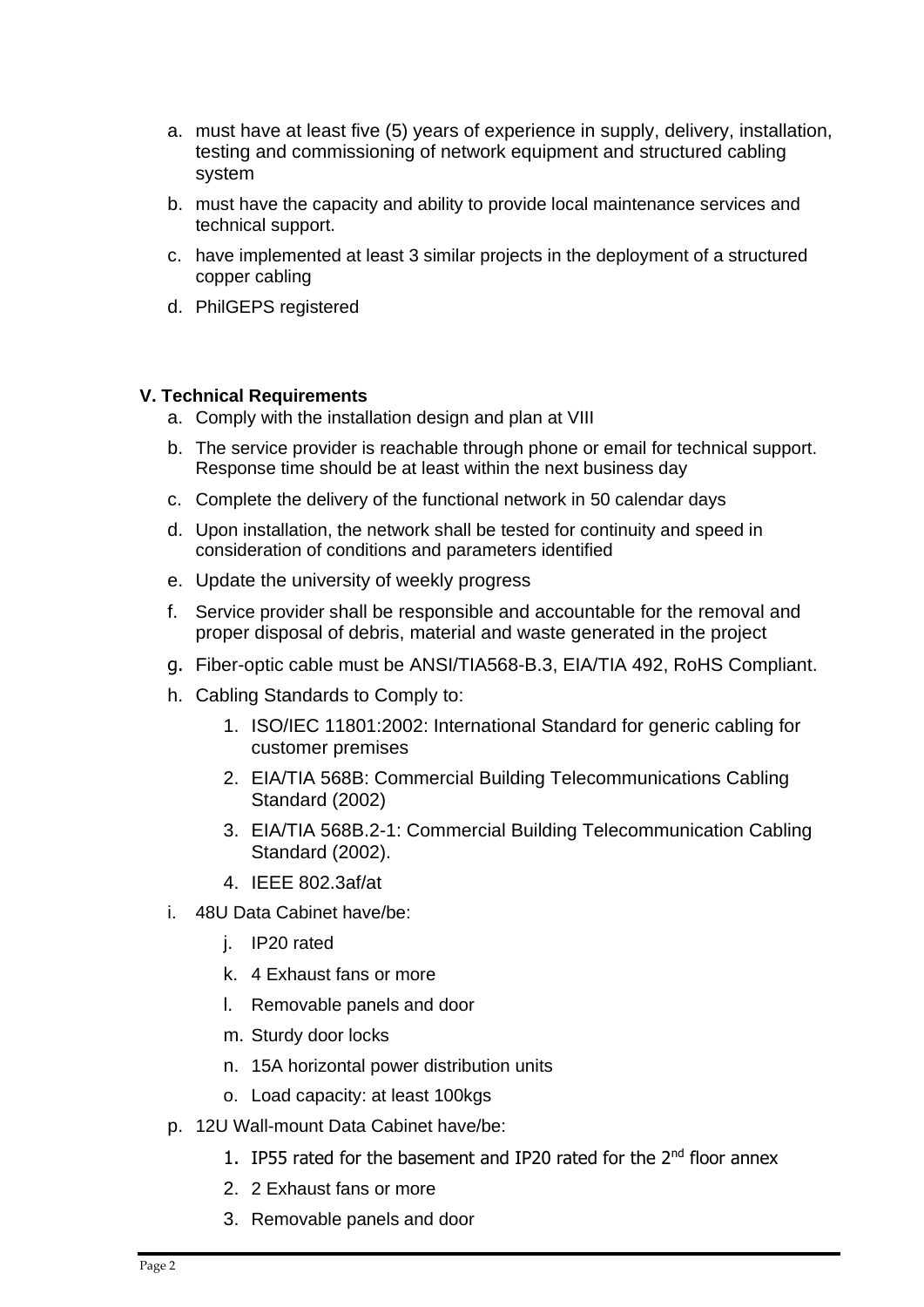- 4. Sturdy door locks
- 5. 15A horizontal power distribution units
- 6. Load capacity: at least 100kgs
- q. Warranty is 1 year minimum on materials, workmanship 1 year

#### **VI. Deliverables**

- a. The Service provider shall submit detailed scope of work for proposed solution in coordination with the ICT Office. This shall include all wiring diagrams, description of materials to be used to produce the structured cabling infrastructure and timeline for major tasks of the Work
- b. Supply and install CAT6 UTP cable (full copper) that will be used for horizontal cabling from each wiring closet to each endpoint
- c. Supply and install electrical cables which will be terminated from UPS in each wiring closet installed complete with circuit breaker
- d. LC UPC fiber-optic patch panels installed in each data cabinet.
- e. Centralize CAT6 outlets in a patch panel located in its respective floor.
- f. CAT6 outlets at each endpoint.
- g. Supply and install patch panels in data cabinets
- h. Supply and install separation partitions, raceways, drilling and chiseling of walls for pulling cables, plastering and paintings of wall as necessary
- i. Properly identify and label both ends of data cables/runs
- j. Test and verify that each and every network point is working
- k. Test and verify that each and every PoE network point is working
- l. Submit detailed documentation of the installation, termination and labels of data cabling

## **VII. Approved Budget for the Contract (ABC)**

The total ABC for the project is Php 1,000,000.00 inclusive of all applicable government taxes and service charges.

#### **VIII. Installation Diagram**

# **FIBER-OPTIC CABLING LAYOUT**

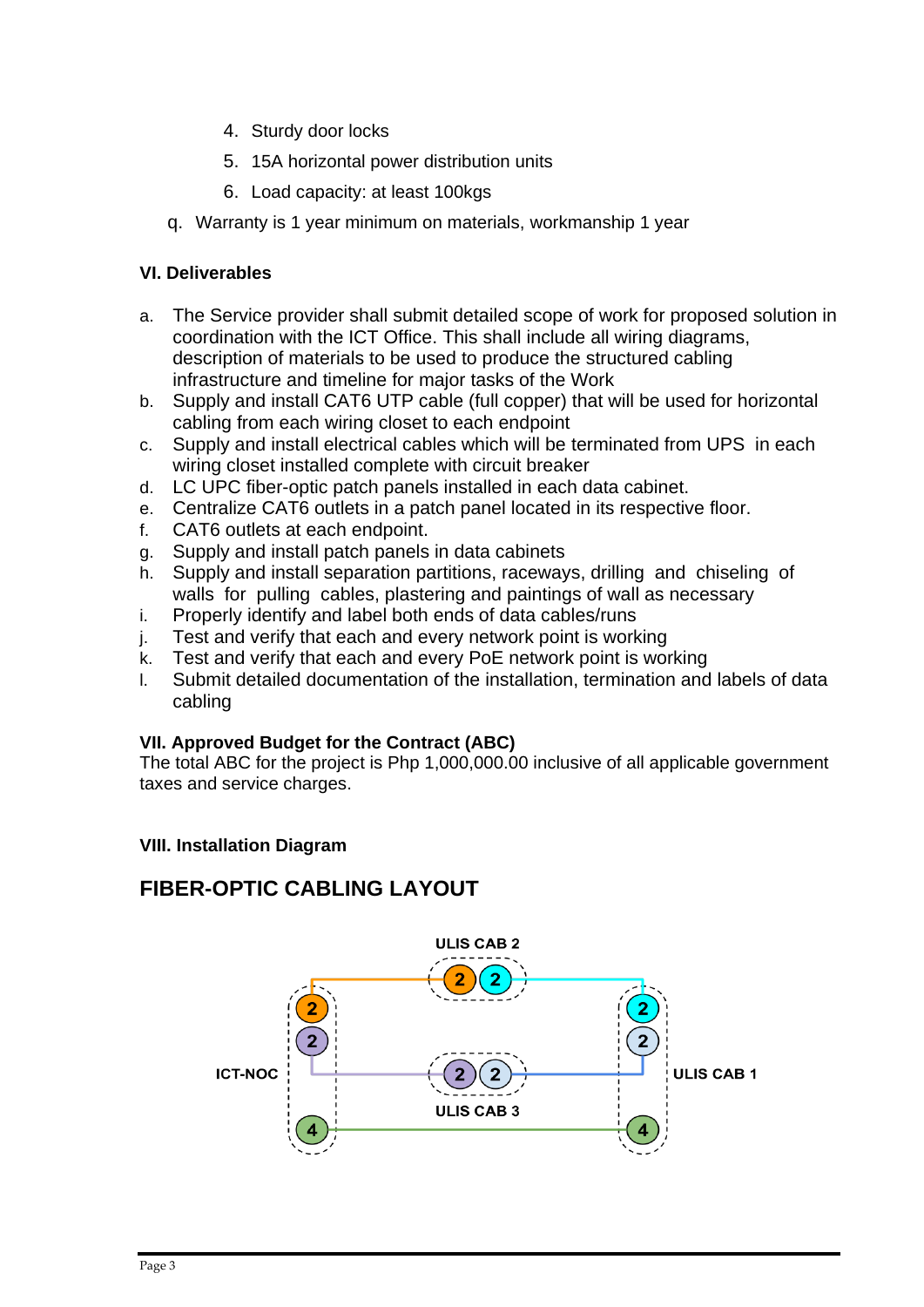## **NETWORK MAP**



# **PLAN DETAILS:**

NOTE: The supplier will adhere to the following minimum requirements:

- 4-core, 850nm wavelength, multi mode, indoor fiber-optic cable for ICT-NOC to ULIS CAB 1 link.
- 2-core, 850nm wavelength, multi mode, indoor fiber-optic cable for the rest of the links.
- Support messenger wire must be grounded at both ends. Use proper grounding materials.
- Cables installations must comply with the Philippine Electronics code.
- LC UPC terminated fiber-optic patch panels will be used.
- 3 meter long LC-LC fiber-optic patch cords will be provided for every available fiber-optic pair of ICT-NOC
- 1 meter long LC-LC fiber-optic patch cords will be provided for every available fiber-optic pair of DATA CAB1, DATA CAB2 and DATA CAB3.
- Warranty is 5 years minimum on materials, workmanship is 1 year.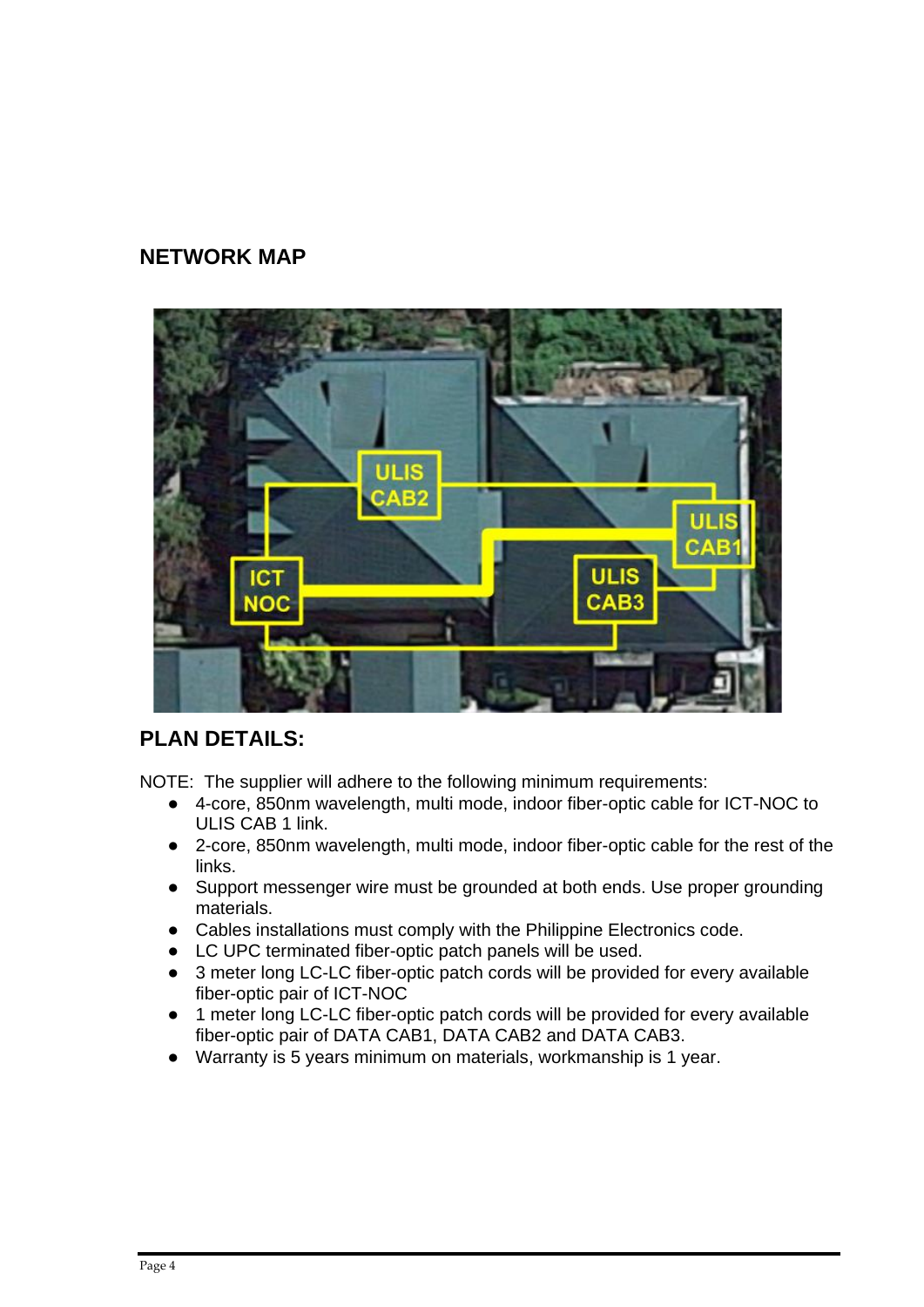

**COPPER CABLING LAYOUT MAIN BUILDING**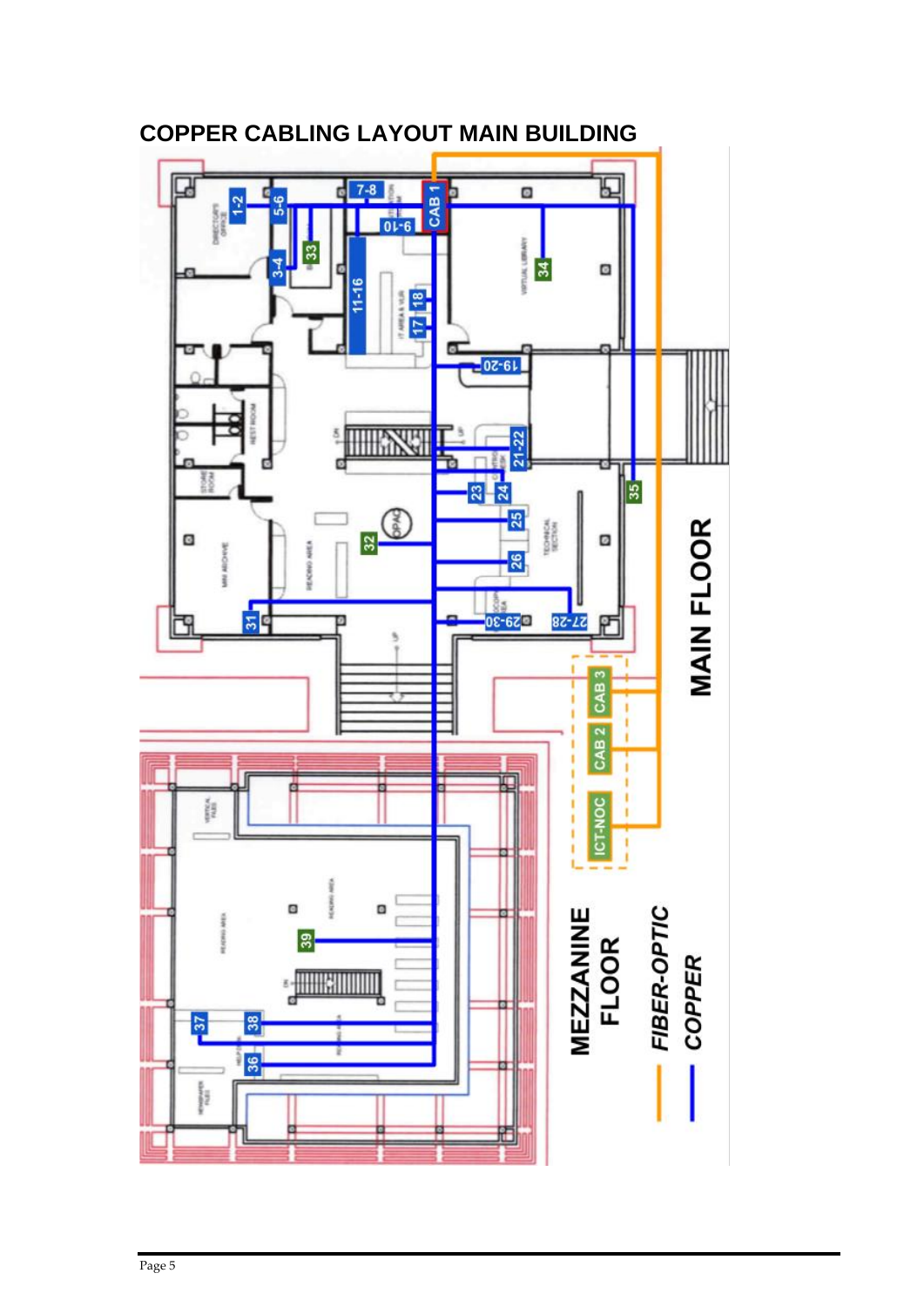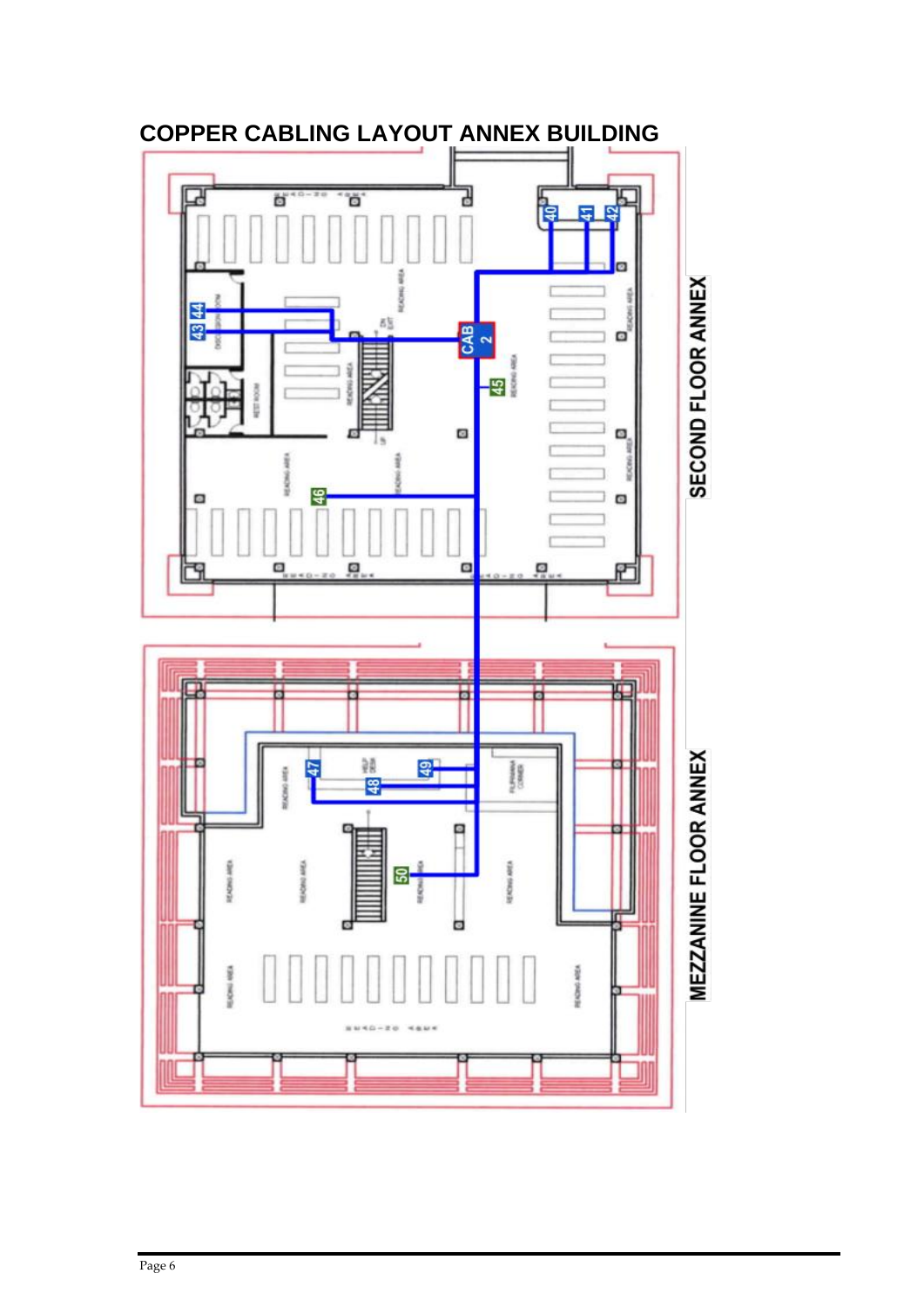## **COPPER CABLING LAYOUT BASEMENT, MAIN BUILDING**



## **PLAN DETAILS:**

*NOTE:* The supplier will adhere to the following:

#### **Copper Cabling:**

- CAT6 Outdoor cables will be used for Outdoor links between network devices.
- CAT6 Indoor cables will be used for Indoor links between network devices.
- CAT6 Indoor cables will be used for endpoints.
- Ethernet cables to be used must contain the Underwriters Laboratories (UL) badges/marks.
- Ethernet cables to be used must be made of pure copper. Copper clad aluminum cables will be REJECTED.
- Ethernet cables to be used must be Plenum-rated.
- All copper cables will be enclosed in either flexible PVC, cable ladder (stainless/galvanized steel), or wire basket/mesh.
- Cable raceways will be secured to walls/ceilings using rivets/screws.
- Cable raceway installations must allow easy access and/or replacement of cable runs.
- Cable raceway installations must have ample space for additional cable runs.
- End points are terminated using duly-rated data outlets.
- CAT6 patch cords will be provided for all patch panel ports
- CAT6 patch cords will be provided for all endpoints.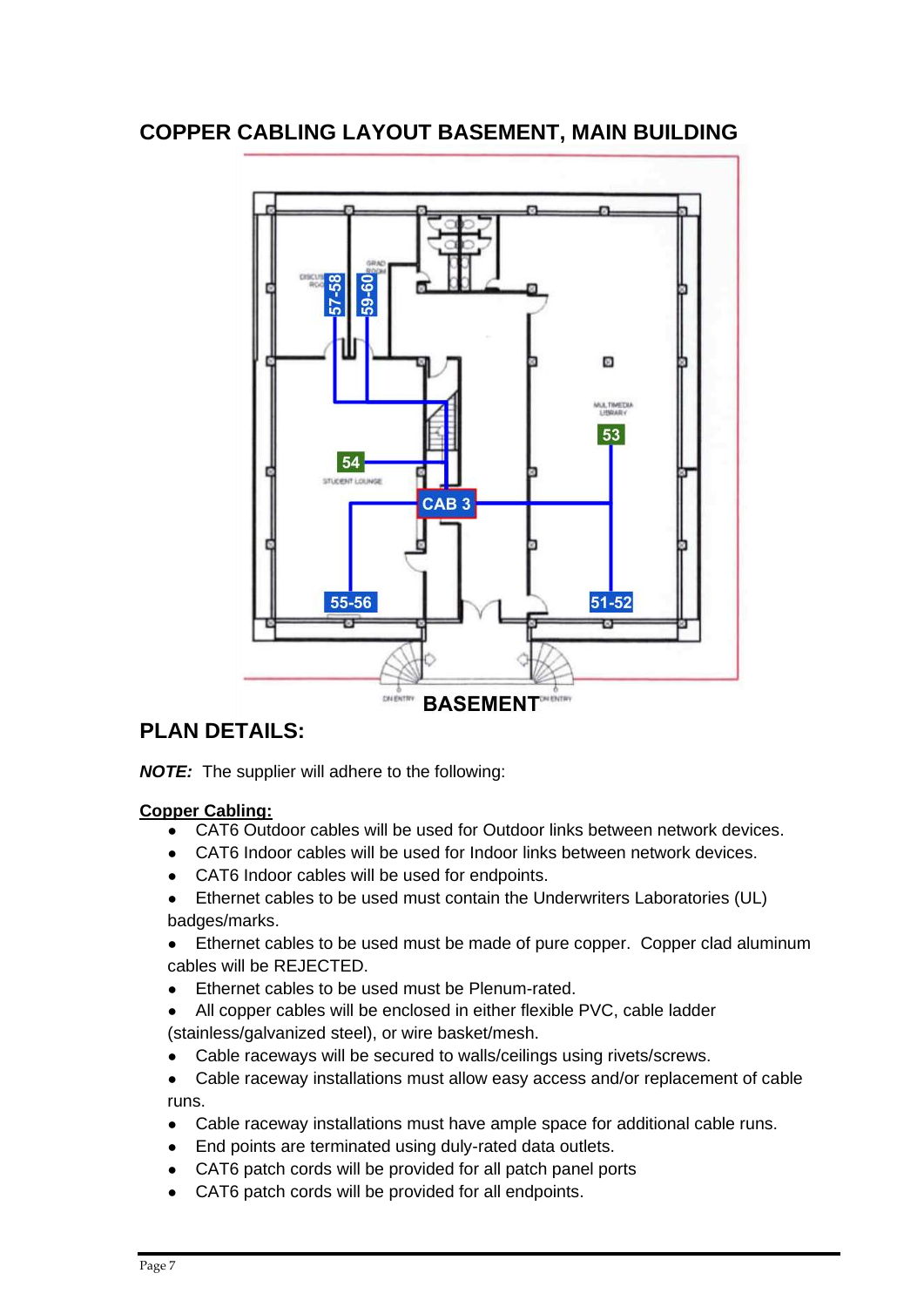### **Data Cabinets:**

● 48U data cabinet *(similar to image below)* will be installed at the Main Floor Main Building *(located in the map as CAB 1) and will contain or have the features listed as follows:*

- *Removable side panels.*
- *100kgs weight capacity*
- *2 standard fixed shelf*
- *2 pieces full height Vertical cable managers (left and right)*
- *4 pieces 1U horizontal cable managers (24-port cabling)*
- *4 exhaust fans*
- *2 horizontal power distribution units (PDU) with 6 universal outlets each*
- *Screws, nuts & bolts*
- *IP20/IP30/IP40/IP50 rated*
- *2 pieces, fully loaded CAT6 24-port punch down copper patch panels complying with ANSI/TIA-568.2-D, ISO/IEC 11801-1 and EN 50173-1 Class E specifications.*
- *Castors & adjust feed*



● 12U wall mounted data cabinets *(similar to image* 

*below)* will each be installed at the 2nd Floor Annex building *(located in the map as CAB 2) and the b*asement *(located in the map as CAB 3) and will contain or have the features listed as follows:*

- *Removable side panels.*
- *60kgs weight capacity*
- *1 piece 1U horizontal cable managers (24- port cabling)*
- *2 exhaust fans*
- *1 horizontal power distribution units (PDU) with 6 universal outlets*
- *Mounting screws, nuts & bolts*
- *IP20/IP30/IP40/IP50 rated*
- *1 piece fully loaded CAT6 24-port punch down copper patch panels complying with*  ANSI/TIA-568.2-D, ISO/IEC 11801-1 and **EN** *EN EN* EN *50173-1 Class E specifications.*



All Patch panels will be properly labeled and

printed trace maps stickers will be pasted behind the corresponding data cabinet's front door.

- Connect ALL data cabinets to each respective location's electrical circuit complete with an appropriately rated circuit breaker.
- All Data cabinet locks can be opened by a single master key. Multiple copies of this master key will be provided to the university.
- The data cabinet lock & key type shown or similar to the image below are REJECTED.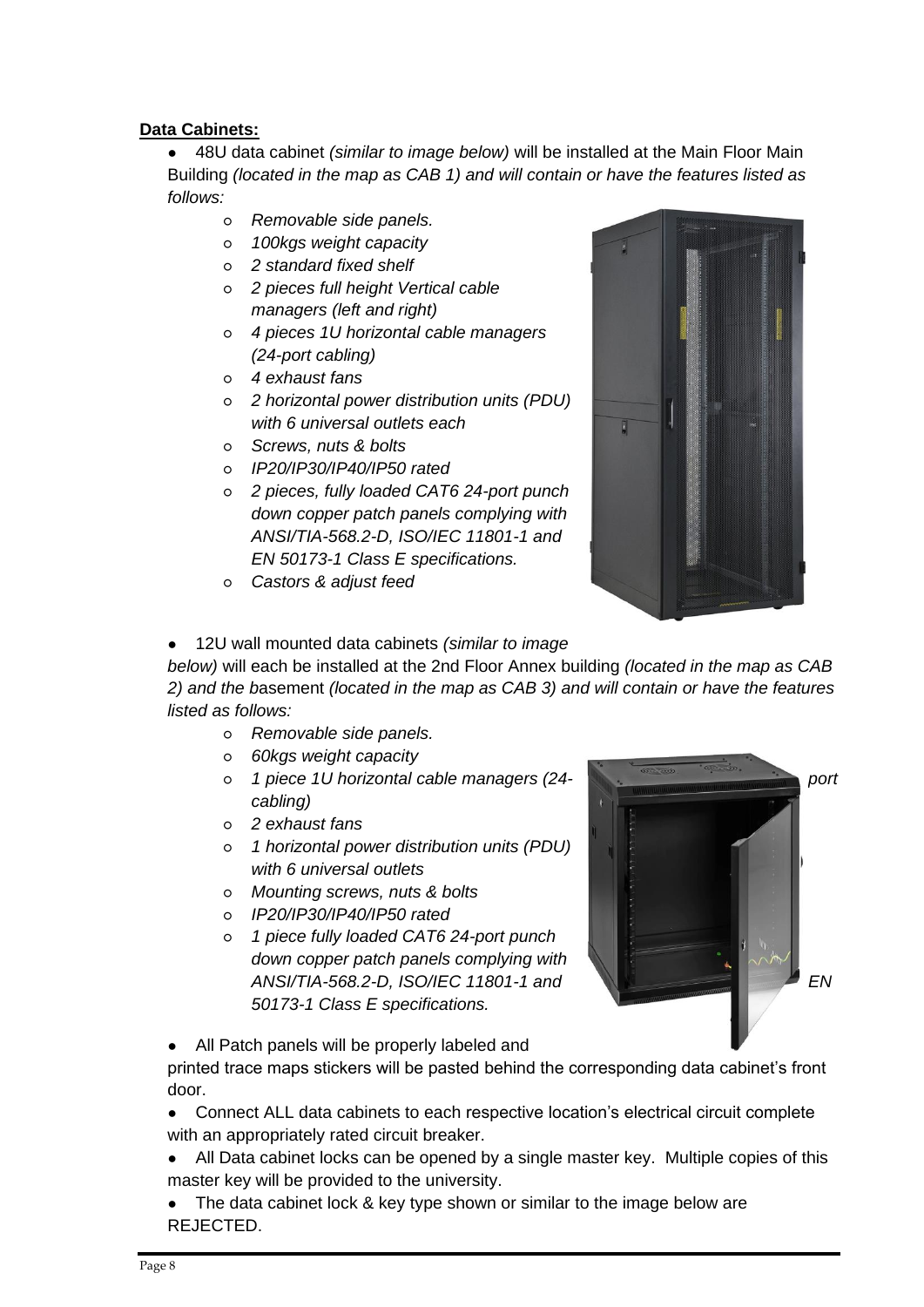

#### **Network Equipment:**

● 1 unit Layer 3 Fiber-Optic Smart Switch compatible with existing MikroTik CRS317- 1G-16S+

○ ARM 32bit Architecture, 2x 800MHz CPU cores, RouterOS L5, 512MB RAM, 16MB FLASH storage, Approximately 200,000 hours at 25C MTBF, -40℃ to 70℃ tested ambient temperature, 12-57V DC jack input Voltage, 23W Maximum power consumption, Passive Cooling, 802.3af/at PoE in, 18-57V PoE in Input Voltage, 1 Gigabit Ethernet port, 8x SFP+ ports, RS232 Serial port, CPU temperature monitor, 1U rackmount case. CEA/EAC/ROHS Certifications, IP20, Rack ears and screws, 24V/1.2A power adapter. 12 month warranty on materials and workmanship under normal use and service by the manufacturer, except in case of damage caused by mechanical, electrical or other accidental or intended damages caused by improper use or due to wind, rain, fire or other acts of nature. On-call/next-business day support must be provided by local supplier/dealer.

● 1 unit Layer 3 48-port Gigabit Ethernet Smart Switch compatible with existing MikroTik CRS328-24P-4S+RM

- MIPSBE Architecture, 650MHz CPU core, RouterOS L5, 64MB RAM, 16MB FLASH storage, Approximately 200,000 hours at 25C MTBF, -20℃ to 60℃ tested ambient temperature, Dual 100-240 AC inputs, 60W Maximum power consumption, 3x Fans, 1x Ethernet port, 48x Gigabit Ethernet port, 4x SFP+ ports, 2x 40G QSPF+ ports, 1x RJ45 Serial Console port, CPU temperature monitor, PCB temperature monitor, Voltage monitor, 1U rackmount case. CEA/EAC/ROHS Certifications, IP20, Rackmount ears and screws, Cable management brackets, 2x IEC cords. 12-month warranty on materials and workmanship under normal use and service by the manufacturer, except in case of damage caused by mechanical, electrical or other accidental or intended damages caused by improper use or due to wind, rain, fire or other acts of nature. On-call/next-business day support must be provided by local supplier/dealer.
- 2 units Layer 3 24-port Smart Switches compatible with existing MikroTik CRS328- 24P-4S+RM
	- ARM 32bit Architecture, 800MHz CPU core, RouterOS L5, 512MB RAM, 16MB FLASH storage, Approximately 200,000 hours at 25C MTBF, -40℃ to 60℃ tested ambient temperature, 10-30V DC jack Input Voltage, 24W Maximum power consumption, Passive Cooling, Passive PoE in, 24x Gigabit Ethernet ports, 2x SFP+ ports, 1x RJ45 Serial Console port, CEA/EAC/ROHS Certifications, IP20, Rack ears and screws, 24V/1.2A power adapter. 12 month warranty on materials and workmanship under normal use and service by the manufacturer, except in case of damage caused by mechanical, electrical or other accidental or intended damages caused by improper use or